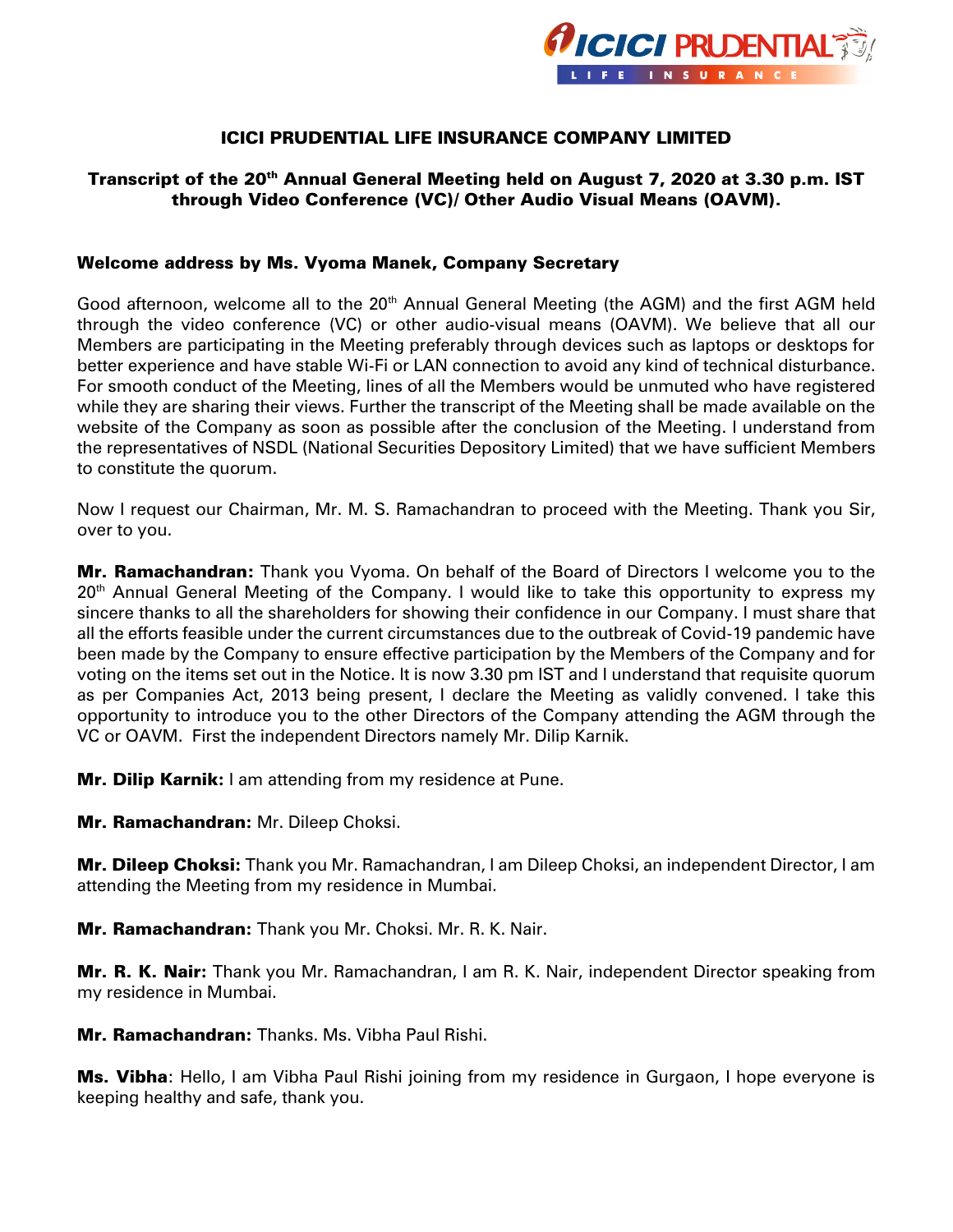Mr. Ramachandran**:** Thank you Vibha. Now the non-executive Directors nominated by ICICI Bank Limited, Mr. Anup Bagchi.

Mr. Anup Bagchi**:** Thank you Chairman, I am Anup Bagchi and I am participating in this meeting from Mumbai from my office.

Mr. Ramachandran**:** Thank you Anup. Mr. Sandeep Batra.

Mr. Sandeep Batra**:** Thank you Mr. Ramachandran, I am Sandeep Batra participating from my office in ICICI Bank in Mumbai.

Mr. Ramachandran**:** Thank you. Now the non-executive Director nominated by Prudential Corporation Holdings Limited, Mr. Raghunath Hariharan.

Mr. Raghunath Hariharan**:** Thank you Mr. Ramachandran, good afternoon.

Mr. Ramachandran**:** Thanks Raghunath. Mr. R. K. Nair, Chairman of the Board Audit Committee, Mr. Dileep Choksi, Chairman of the Stakeholders Relationship Committee, Mr. Dilip Karnik Chairman of Board Nomination and Remuneration Committee are present. Mr. Sudhir Pillai, Partner - Walker Chandiok & Co. LLP and Mr. Kapil Goenka, the authorised representative of B S R & Co. LLP, the joint statutory auditors of the Company are present through the VC or OAVM. Mr. Omkar Dindorkar, authorised representative of M/s. Makarand M. Joshi & Co., the Secretarial Auditor of the Company, is present through the VC or OAVM.

Mr. Sandeep Batra retires by rotation and being eligible, has offered himself for re-appointment at this Meeting. The re-appointment is in the interest of the Company as Mr. Batra has in-depth knowledge and rich experience in the field of insurance, banking and finance.

I apologies for an oversight. I forgot to introduce the Managing Director & CEO, earlier, Mr. N. S. Kannan.

Mr. N. S. Kannan**:** Thank you Sir and good afternoon ladies and gentlemen. I am N. S. Kannan, I am participating in the Meeting from Mumbai and I join the Chairman in welcoming you all to this Meeting, thank you.

Mr. Ramachandran**:** Mr. Sandeep Batra retires by rotation and being eligible has offered himself for re-appointment at this Meeting. Further the Board of Directors have approved the proposal to reappoint me as an independent Director of the Company for another term of five years which is being put up for your consideration. As required under Regulation 13 of the Securities and Exchange Board of India Share Based Employees Benefits Regulation 2014, the certificates of Walker Chandiok & Co. LLP, a statutory auditor of the Company has been obtained by the Company. The certificate, the statutory registers and any other documents referred to in the Notice and the explanatory statement are available with the Company and can be inspected till today. Members seeking to inspect such documents can send an email to [investor@iciciprulife.com.](mailto:investor@iciciprulife.com)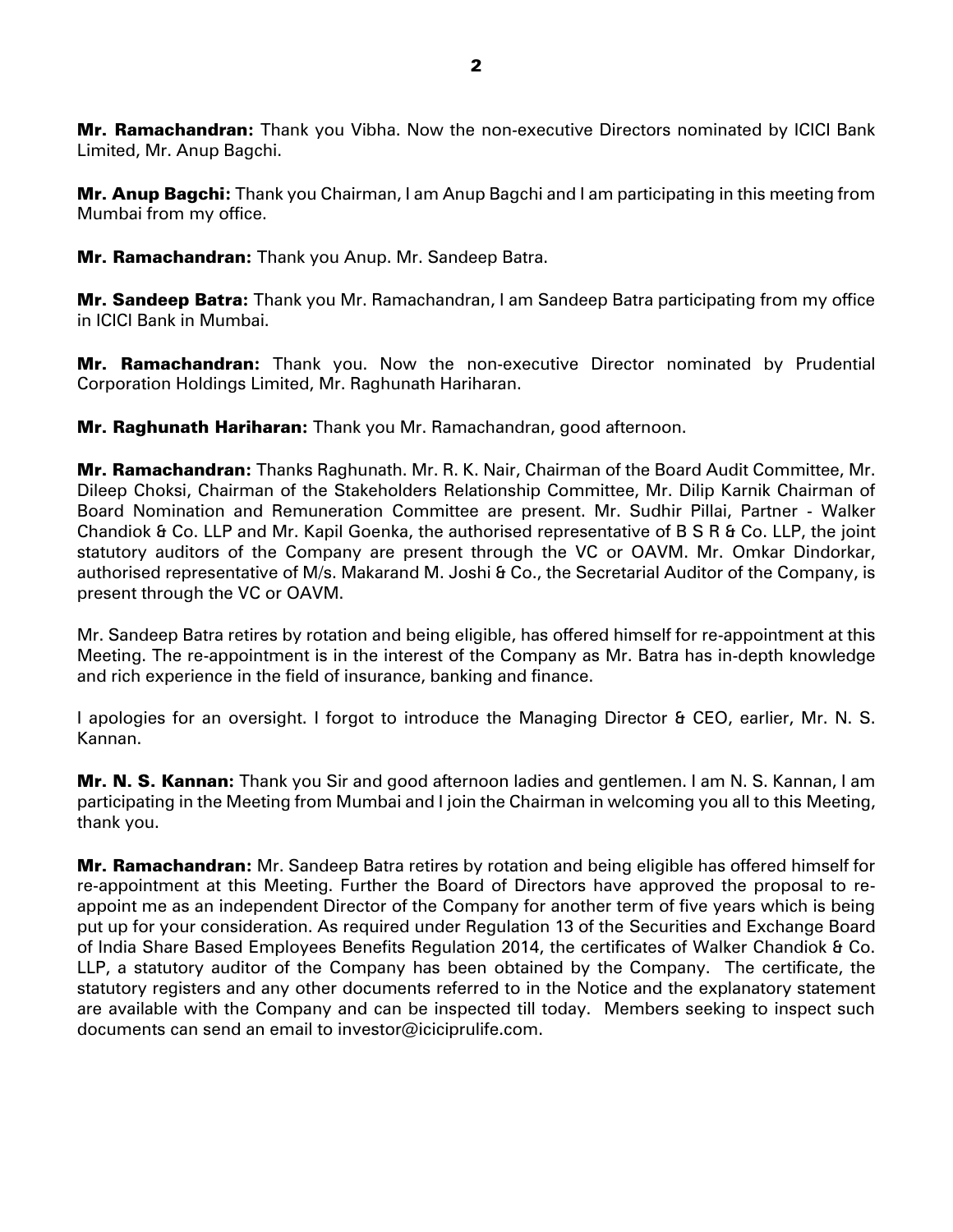Coming to the business of the Meeting, the Notice for this Annual General Meeting dated June 11, 2020 was e-mailed to Members and a public notice to that effect was published in the newspapers. With your permission I take the Notice convening this Meeting as read.

The Auditors Report on the financial statements of the Company for the year ended March 31, 2020 did not have any qualifications, observations or comments from the auditors for the financial transaction or matters, which have any adverse effect on the functioning of the Company. In view of the same, in accordance with the Companies Act, 2013, there is no need to read the Auditors' Report.

For the benefit of the shareholders, we have arranged for an audio-visual presentation which will be screened now.

## Audio-visual played

Life is full of dreams and aspirations, dreams of a bright future, dreams of a happy and secure tomorrow. Today these dreams need the assurance of growth and protection so that they remain secure and take the shape of tomorrow giving wings to millions of such dreams. We at ICICI Prudential Life Insurance continually endeavor to serve the protection and long terms savings of all customers with sensitivity. We have always kept our customers at the center of everything we do. From our long term savings plans to protection plans we ensure that we cover our customers at every stage of their lives giving them the right balance of growth and protection. At ICICI Prudential Life we always strive to ensure that we are never too far from our customers especially when they need us the most. To ensure this we have successfully identified multiple touch points so that our customers can reach us as per their convenience.

We have also embraced technology to serve the needs of our customers better, both today and tomorrow, be it understanding the best products that suit their needs or providing hassle free buying experience or raising a claim, our customers can do all of this anytime, anywhere in just a few simple steps. At the same time we are also enabling our business teams and partners with various digital platforms that leverage the latest technological advancements. These include interactive tools for digital sales and service, video-based underwriting, robotic enabled issuance and AI based conversational tools. We aspire to double the absolute VNB of financial year 2019 in three to four years with our 4P strategy of Premium Growth, Protection Business Growth, Persistency Improvement and Productivity Enhancement while ensuring that customer centricity continues to remain the backdrop of everything we do. Our focus on creating value and providing customer satisfaction has been the reason for our overall performance.

The focus on protection and savings driven solutions has helped in improving the value of new business (VNB) to ₹16.05 billion in financial year 2020 with a five-year CAGR (compound annual growth rate) of 42.8%. The VNB margin for Financial Year 2020 was 21.7%. Our continuous focus on customer centric products has delivered an annualized premium equivalent, APE, of  $\bar{\tau}$  73.81 billion in financial year 2020 with a five-year CAGR of 9.2%. Protection APE has grown to ₹11.16 billion in financial year 2020 with a five-year CAGR of 71.1%. The 13th month persistency ratio, one of the most important parameters for quality of business, stands at 86.8% for financial year 2020. Our cost ratio for Financial Year 2020 was 15.9%, within this the cost ratio for the savings business was 10.4%. The embedded value EV stood at  $\bar{\tau}$  230.30 billion at March 31, 2020 with a RoEV of 15.2%. Our assets under management stood at ₹1,529.68 billion and our solvency ratio was 194.1% as at March 31, 2020. We continue to have zero non-performing assets (NPAs) in 20 years of our existence.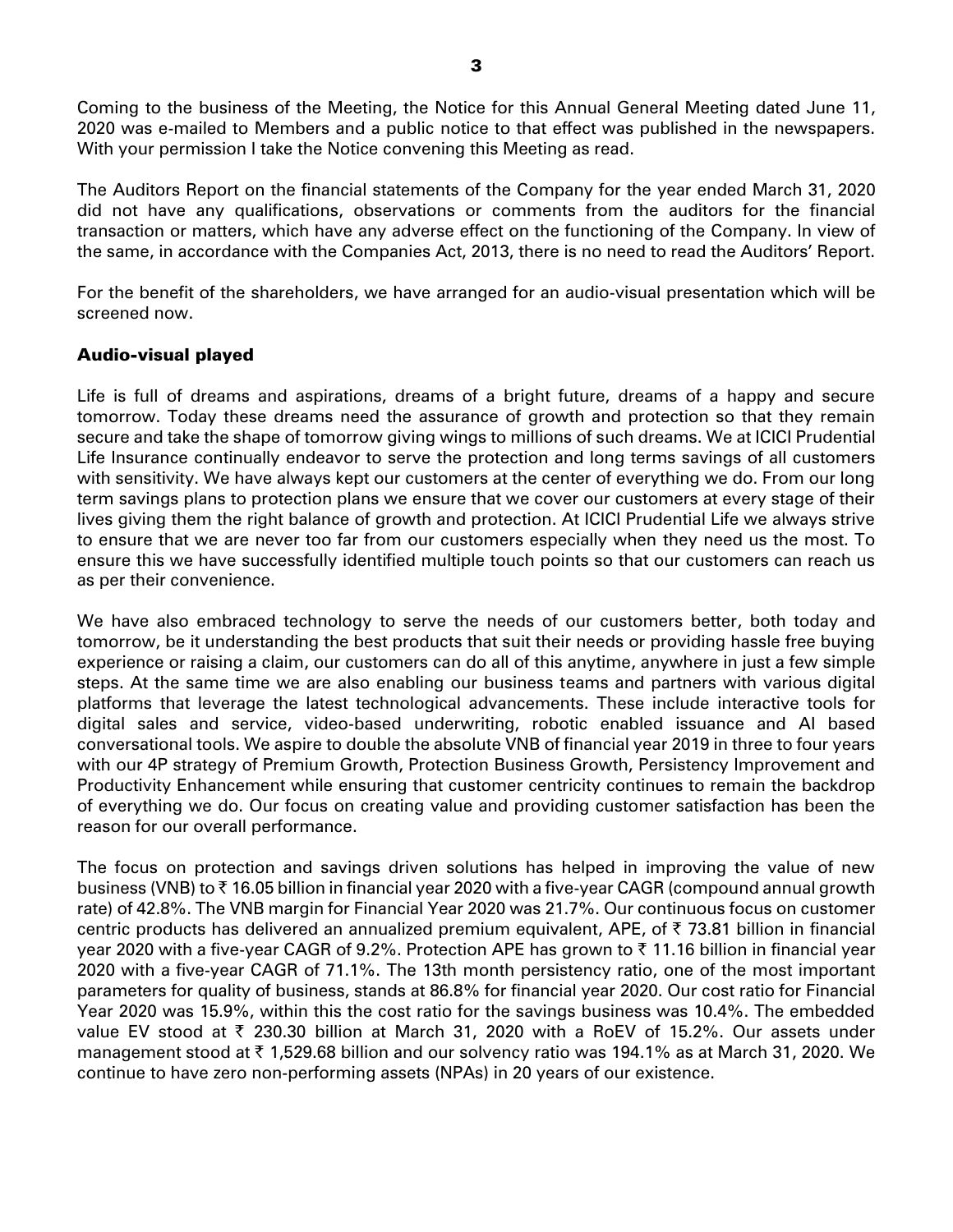We have a long standing commitment of giving back to society and supporting the underprivileged through our CSR initiatives. Protecting lives and livelihoods forms the cornerstone of our CSR programs and we undertake a wide variety of CSR initiatives in the areas of healthcare, education, skills and livelihoods. We have partnered with ICICI Foundation in the areas of skill development and livelihood generation for underprivileged youth through the ICICI Academy for skills and for the underprivileged population in rural areas through the rural livelihood initiative. We have partnered with eminent healthcare institutions to support the treatment of underprivileged children and young adults suffering from critical illnesses like cancer and heart diseases. Through our consumer awareness and education program "Listen to your Body" we have raised awareness on proactive health management

We also support other initiatives like the holistic development of underprivileged children by providing scholarships and empowering them with skills to ensure a sustainable livelihood. To support relief and rehabilitation of people affected by the Covid-19 pandemic, we have contributed  $\bar{\tau}$  100 million to the PM Cares Fund. Our employees have also made a voluntary contribution of  $\bar{\tau}$  26.5 million to the PM Cares Fund. We have also shown support by providing ventilators to public hospitals. Further ICICI Foundation along with the ICICI Group Companies is supporting frontline government hospital workers and public servants by providing masks, sanitizers, personal protective equipment, PPE kits, thermal scanners and ventilators. At ICICI Prudential Life Insurance we take continuous efforts to walk the extra mile so that we meet the needs of our customers today and give their dreams the wings of a secure tomorrow.

### Audio-visual ended

and financial protection.

Mr. Ramachandran**:** I would like to inform you that pursuant to the Companies Act, 2013 read with relevant Rules, the Members had the opportunity to exercise their voting rights through remote evoting for the following items of business to be transacted at the AGM.

The **first** one is to adopt standalone and consolidated audited revenue account, profit and loss account and receipts and payments account of the Company for the financial year ended March 31, 2020, and the Balance Sheet as at that date, together with the Reports of the Directors and Auditors.

The **second** resolution is to appoint a Director in the place of Mr. Sandeep Batra, who retires by rotation and, being eligible, offers himself for re-appointment.

The **third** one is to approve the remuneration of the joint statutory auditors of the Company in connection with the audit of the accounts of the Company for the financial year 2020-21.

The **fourth**, to approve the remuneration payable to Mr. N. S. Kannan Managing Director and CEO, with effect from April 1, 2020.

The **fifth**, to approve the remuneration payable to Mr. Puneet Nanda, wholetime Director, designated as Deputy Managing Director, on a proportionate basis for the period effective April 1, 2020 to June 14, 2020.

I would now request Mr. Kannan to take up the next two agenda items.

Mr. Kannan**:** Thank you sir. Item number six is to re-appoint Mr. M. S. Ramachandran as an independent Director of the Company for a second term of five consecutive years and item number seven is to approve continuation of directorship of Mr. M. S. Ramachandran as an independent Director of the Company, during the re-appointed term as he had attained the age of 75 years.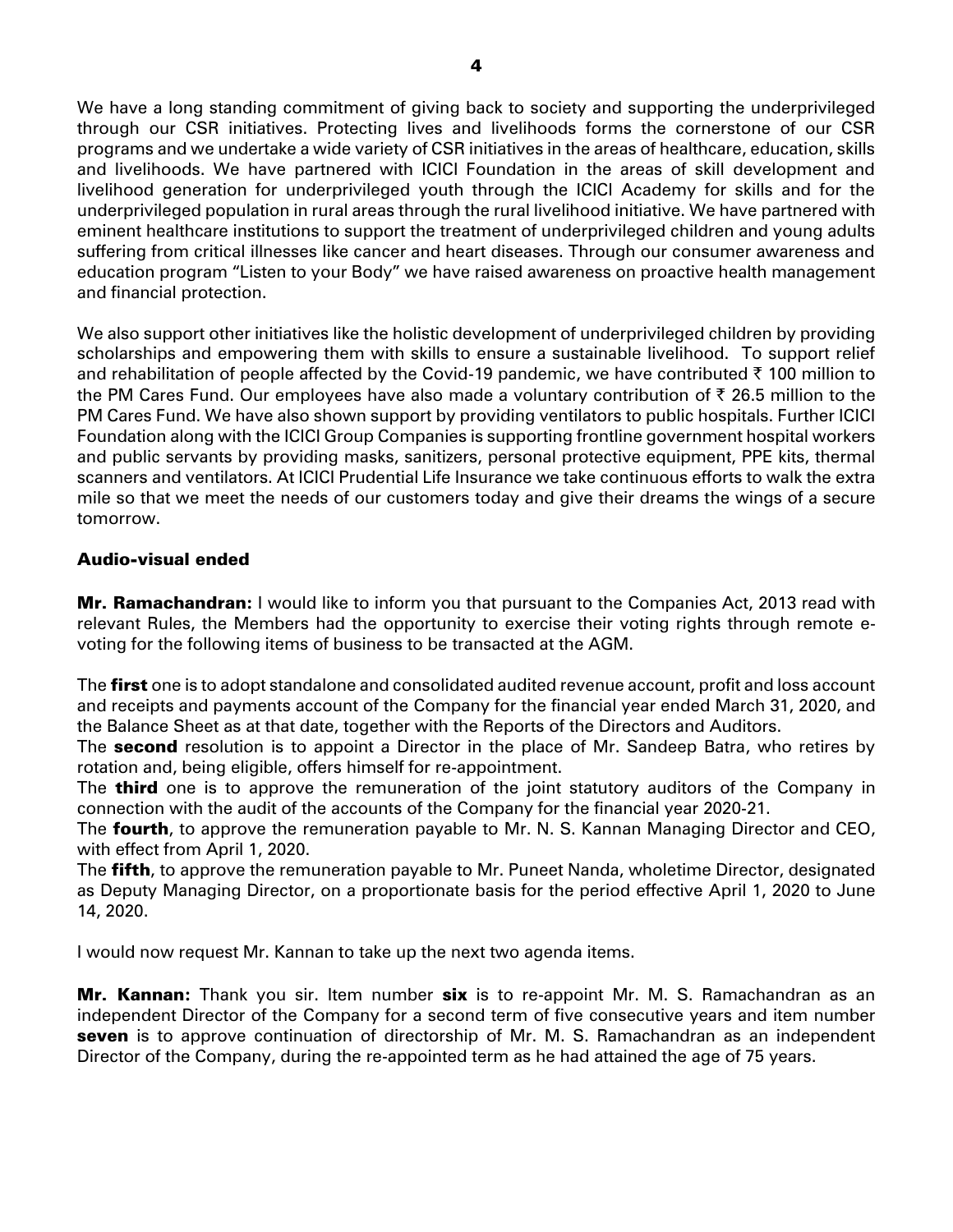I would now request the Chairman, Mr. Ramachandran, to take over the proceedings of the meeting. Thank you.

Mr. Ramachandran**:** Thanks Kannan. The remote e-voting facility was extended to all the Members of the Company as on July 31, 2020, being the cut-off date. The remote e-voting period was available from 9.00 am IST on August 3, 2020 till 5.00 pm IST on August 6, 2020. The Company has engaged National Securities Depository Limited to provide the e-voting facility. We are also extending the facility of electronic voting to the Members attending the Meeting who have not already cast their vote by remote e-voting. Members eligible to vote may exercise their right to cast their votes through e-voting system by following the same procedure as that of the remote e-voting. The e-voting system will be available for 30 minutes after the conclusion of this Meeting.

Ms. Ashwini Inamdar, representing Mehta & Mehta, Practicing Company Secretary is a scrutinizer for the remote e-voting as well as for the electronic voting being provided at the Meeting. I now request the Members to give their suggestions or seek clarifications or ask any questions, on the agenda items set out in the Notice. I understand that Members desirous of speaking have already registered as speakers. With due respect to other speakers and time I request each speaker to be brief and restrict their comments to three minutes and pertaining to the Agenda of the Notice.

Ms. Vyoma**:** Thank you Sir. We have a list of Members who have registered to share their views. Trust Members would have ensured availability of all technical support as mentioned earlier during the Meeting, including the device with a camera or webcam along with a good network to avoid any disruption while you are participating in the Meeting with that device. I would request them to come over, when I call out their names, to share their views or ask the question pertaining to the Agenda of the Notice. I would now request Mr. Mukesh Chandiramani to first share his views.

## Mr. Siddharth is the moderator for this session.

Moderator**:** Ms. Vyoma that shareholder is not yet present, we can directly go to Ms. Lekha Shah.

Ms. Vyoma: Thank you Siddharth, please connect to Ms. Lekha Shah.

**Moderator:** Sure. Ms. Lekha Shah, you are on unmute now, may I request you to turn on your video please and you may proceed with your speech.

Ms. Lekha Shah: Hello, can you hear me sir?

**Moderator:** Yes, we can hear you.

Ms. Lekha Shah: Respected Chairman Sir, Board of Directors and my fellow Members, good afternoon to all of you, myself Lekha Shah. I am very much thankful to our Company Secretary department for extending very good investor services and also sending me email well in time which is full of knowledge, facts and figures in place. Due to pandemic Covid-19 we all are facing crisis and have to stay home. Every year we used to attend our shareholder meeting personally. This year we are meeting for our AGM over video conferencing, but I hope that next year we will definitely meet personally. Sir, I would like to ask you questions, are we having any specific policy covering Covid-19. My second question is whether the policyholders were given extension of time for paying the premium during Covid-19. Sir, I have confidence that with your vision and determination you will lead our Company to greatest heights. I wish all the success and I support all the resolutions. Thank you Sir.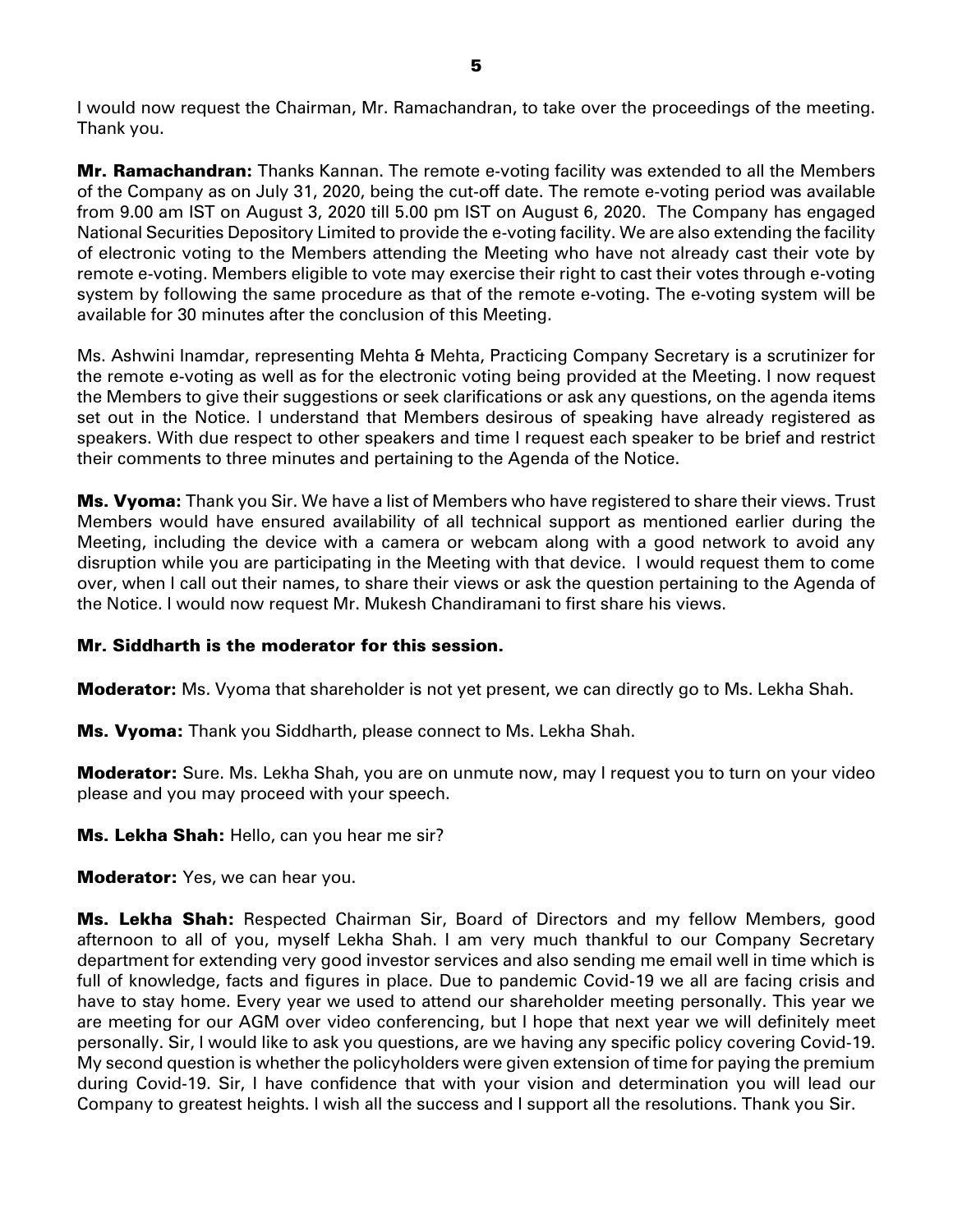Ms. Vyoma: Thank you Ms. Lekha Shah. Siddharth, can you just check if we have Mr. Mukesh Chandiramani, Ms. Hutokshi Sam Patel, Mr. Irshad Yunus Mody or Mr. Anil Kumar Poddar? They had registered before.

**Moderator:** Yes, I am just checking. No Vyoma, they have not yet joined. So we can proceed with Ms. Prakashini Shenoy. Ms. Prakashini Shenoy you are on unmute, may I request you to please turn on your video and you may proceed with your speech. I think there is some network issue on her side.

**Ms. Vyoma:** Siddharth try and see if you can connect Mr. Ganesh Shenoy. Siddharth can you just try if you can connect to Mr. Tamal Kumar Majumdar.

**Moderator:** Vyoma, he has not joined.

Ms. Vyoma: Mr. Vinod Agarwal?

**Moderator:** Yes Vyoma. Mr. Vinod Agarwal you are on unmute, may I request you to please turn on your video? Sir, you can start your video.

Mr. Vinod Agarwal: Yes, I have started my video. I am Vinod Agarwal, I am calling from Mumbai. I have been attending your AGM since past several years. Respected Mr. Ramachandran, Chairman, Mr. Kannan, Managing Director & CEO and other Directors of the Company, I compliment the Company for working so hard during Covid-19 times. I will compliment the Company for settling the claims within 48 hours. I had my claim settled with the Company within 48 hours when I needed my health insurance policy which was a very good thing and I compliment the Company for that. Now my query is that due to Covid-19 there are no physical contacts and movement of people, so now agents cannot go to prospective clients and get premiums. Have you seen any fall in premium collection during the first quarter of 2021 and the persistency ratio for 13 months, has it come down in the first quarter of 13 month persistency for Q1-FY2021. Other query is that due to Covid-19, unfortunately a lot of people have died, have we found extra claims due to the pandemic, say the Company was expecting one's life expectancy would have been 70 years and a person dies at about 50 years, so now the premium collection goes down by 20 years and one has to make a payment early, so any of such things affects the Company's profitability. What would be the effect of such claims? I support all the resolutions of the Company, I compliment Vyoma Manek and her team for making such a colorful and exhaustive Annual Report in Covid-19 times when most of the people were working from home and having less staff. I hope, the next year, the AGM will again be a physical AGM. By the way, I would like to know what is the saving of this AGM through virtual meeting against a physical meeting which we normally have and Sir you have reduced the dividend this year even after the dividend payout tax has been removed. I hope you will make some extra interim dividend during the year coming by. I compliment the Company for having  $\bar{\tau}$  73 billion of APEs in which  $\bar{\tau}$  62 billion is for saving link and 11.14 is for pure protection and 86% persistency for your policy of 13 months and solvency ratio 194% which is very good Sir. I compliment the Company and wish the Company all the best for coming years to come. Thank you.

Ms. Vyoma: Thank you Mr. Agarwal, thank you so much Sir. Siddharth, can you check if Mr. Santosh Kumar Saraf is there.

**Moderator:** Yes, he is there, I am just adding him. Mr. Santosh Kumar Saraf you are on unmute now, may I request you to turn on your video please and you may proceed with your speech.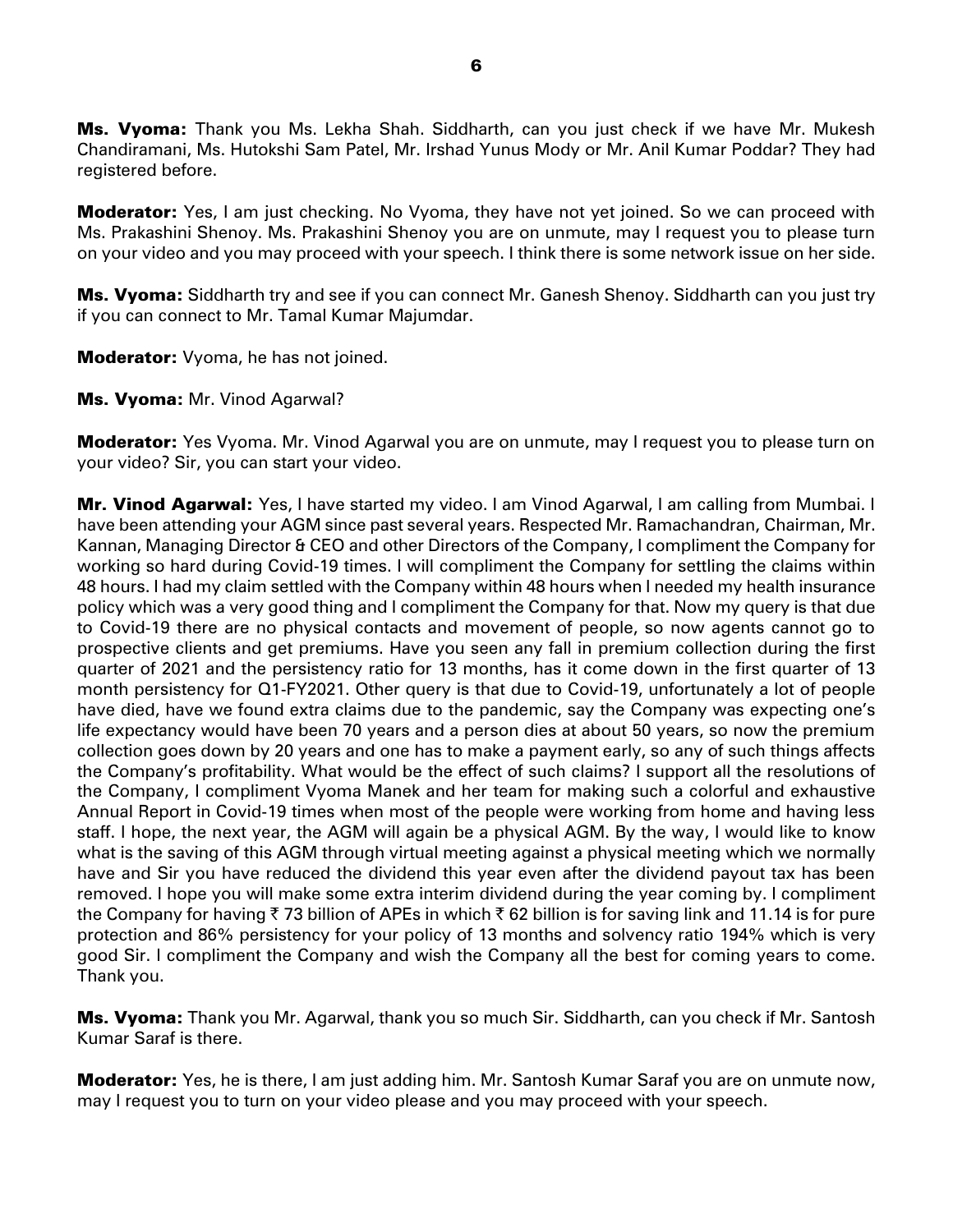## Mr. Santosh Kumar: Can you hear me?

Ms. Vyoma: Yes Mr. Saraf, thank you so much.

# Mr. Santosh Kumar: Can I speak in Hindi?

Ms. Vyoma: Absolutely sir.

Mr. Santosh Kumar: Respected Chairman, other Members and my brothers and sisters. I am meeting you all during the Covid-19 pandemic. I feel very bad about the Covid-19 but because of that we have a virtual meeting today and I got an opportunity to speak. I would like to say the Company has shown a good performance and they have a good group. I have been a shareholder of ICICI Bank since long. Last year you had given an interim dividend of  $\bar{\tau}$  0.80, do you have any plan to give any dividend for this year. Second thing is I want to thank the management of the Company for winning the 12 award, this award is given to those companies that perform. Now there is a Covid-19 pandemic going on, our income has reduced a lot, so I want to know in order to tackle this income problem what steps are taken by the management. The government has allowed Covid-19 insurance, what benefit will we have this year, how much business can we get? Since salaries have been cut by 30% everywhere, I want to also ask has the management team, which includes the Director and the staff, thought about reducing the salary of the Director. In order to prevent big loss by the Company, they should reduce their salaries too because you cannot cut the salary of the middle class employees since they are already having a tough time to make both ends meet, so you should pay attention to that. There are 14,630 employees, in that 26% are female employees, so the percentage of females is very less. Can we increase this percentage in our insurance Company because women are quite smart in business also. You have written for disability employees but you do not keep the record, I think this is wrong, you should keep a record because you have to give some special facility for the disabled employees. Suppose they do not have legs then you have to give them a wheelchair, so you have to keep record to provide them with the facility. The other person had asked about the difference in cost between physical meeting and virtual meeting, I will not go into that. I would request you that if you keep a physical meeting then you should keep video conference also because when I went to Bangalore to attend Infosys meetings in June, they do physical meeting along with video conference, so those who are staying outside can also attend the meeting by video since they cannot come to Bangalore every time. There is no hard and fast rule in this, it depends on the Company and can take that decision. So, I would request you for that so that next time I also get a chance and all of you stay safe, I wish the Covid-19 pandemic would end soon, no situation is here to stay, it will change with the season. Thank you, Jai Hind, Jai Bharat, Jai Shri Ram.

[Mr. Santosh Kumar Saraf had shared his comments and views is Hindi, and the above transcript is an English translation of the same.]

**Ms. Vyoma:** Thank you Sir, thank you very much. Siddharth are you there?

**Moderator:** Yes, next is Mr. Yusuf Rangwala. Mr. Yusuf Rangwala you are on unmute now, may I request you to turn on your video please and you may proceed with your speech.

Mr. Yusuf Rangwala: Hello, can you hear my voice?

Ms. Vyoma: Yes, we can hear you.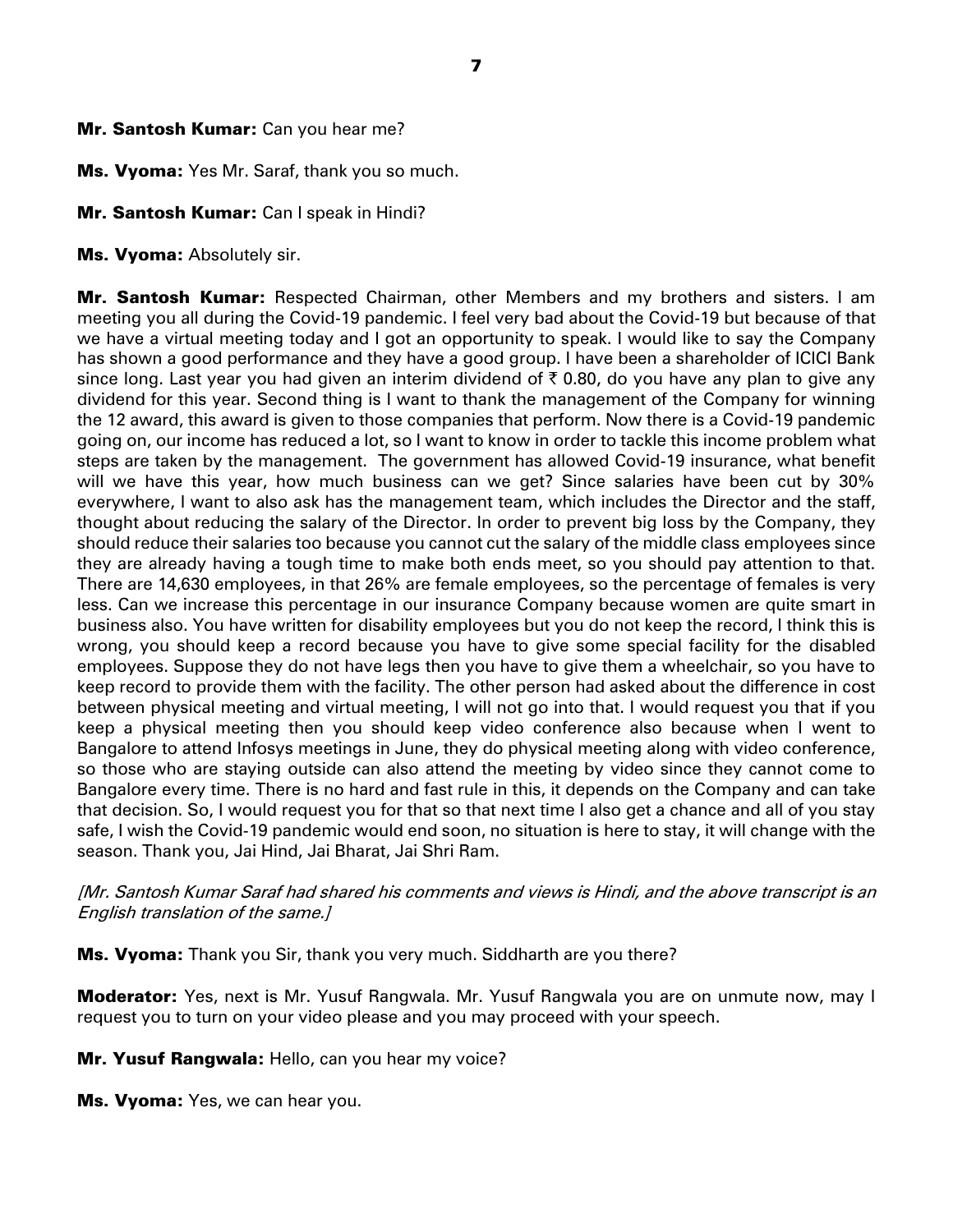Mr. Yusuf Rangwala: Respected ICICI Prudential and its team for preparing excellent during the time of Covid-19, the balance sheet is very colorful, very excellent and very knowledgeable also. Last year Company had given  $\bar{\tau}$  0.80 dividend per equity share. Sir, this year what dividend is there because I haven't come to know whether this year dividend has been declared or not. Sir, we are in the business of the medical insurance, health insurance and Sir we are doing scooter insurance also and car insurance. I am the shareholder of all the group companies of ICICI and all the group companies are doing excellent and I am very happy with all our group companies. Sir, previously, you had kept a speaker analyst meet, after this Covid-19 if possible in the month of November or December so that we can have a chat and can discuss with you. Nothing more to add, coming is the festival on  $15<sup>th</sup>$ August, my best wishes for 15<sup>th</sup> August. With the help of Ganesh Chaturthi, our Company will grow and it will come in very good structure and you will reward us in good structure. I will end my speech saying thank you to the Madam for giving me the team which have done excellent work in Covid-19. They have given us a chance, that is very good and it is very excellent Madam and I pray in this Covid-19 please take care of yourself. Thank you very much Sir. Jai Hind and I end my speech here, thanks very much Sir.

**Ms. Vyoma:** Thank you Mr. Yusuf. Siddharth are you there? Can you see if Mr. Anil Parekh is there after Mr. Yusuf or if any other Member who had not been able to join earlier if they would be able to join just keep an eye on that too. In the meanwhile if Mr. Anil Parekh is there do connect him.

**Moderator:** Vyoma he is not there, even Mr. Aspi Bhesania is also not there. We will just try if Ms. Prakashini Shenoy is able to speak.

### Ms. Vyoma: Sure.

**Moderator:** Ms. Prakashani Shenoy you are on unmute, may I request you to please turn on your video and you may proceed with your speech. Ms. Prakashini can you hear us? I think she is not able to connect with us.

Ms. Vyoma: Mr. Aspi Bhesania, Mr. Anil Parekh Mr. Mukesh Chandiramani or Ms. Hutokshi Patel, have they not been able to join?

**Moderator:** No, they have not yet joined. I will just check the list again.

**Mr. Kannan:** Siddharth you can check again for others.

**Moderator:** Yes Sir, we are checking. Vyoma we are checking, just a second.

**Ms. Vyoma:** Siddharth if you are able to check, we will request other Members to bear with us because a few of us are still trying to connect. Apologies for this and thank you for being with us.

**Moderator:** Vyoma, we have one more shareholder Mr. Asif Mody, I am allowing him.

Ms. Vyoma: Okay, sure.

**Moderator:** Mr. Asif Mody you are on unmute now, I request you to please turn on your video and you may proceed with your speech.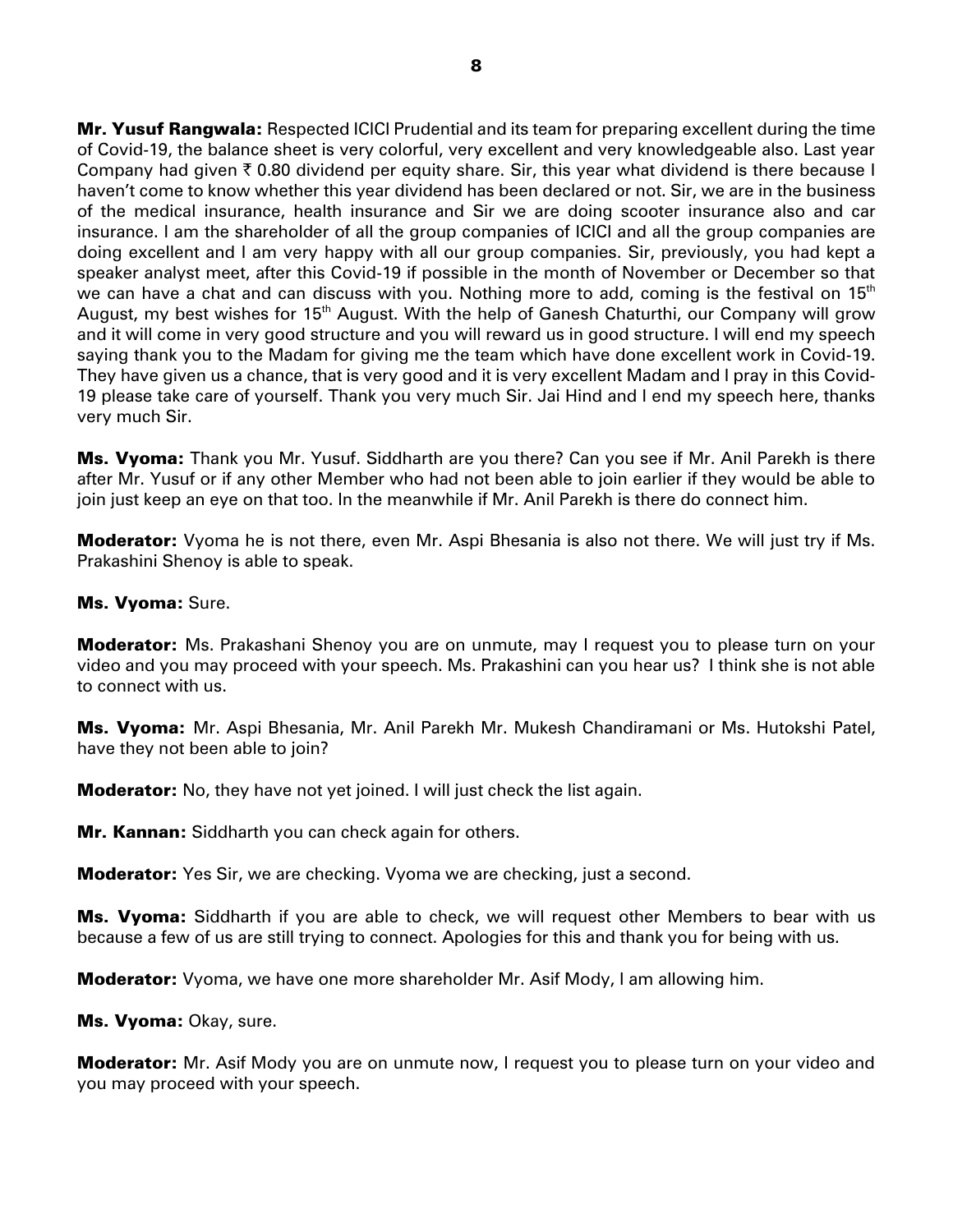## Ms. Vyoma: Do I address you as Mr. Irshad Mody?

## Mr. Asif Mody (Mr. Irshad Mody)**:** Yes, correct.

**Ms. Vyoma:** That is great, thank you Sir, you are audible if you can turn on your video as well and share your views, yes we can see you, thank you very much, please go ahead. We could hear you, if you could please continue. Mr. Mody?

## [Mr. Irshad Mody, is not able to connect then]

Siddharth can you just try and request or rather call him or just dial him? We will have his mobile number please.

**Moderator:** Okay, we will do that. Vyoma. I just spoke to Mr. Mody, I think there is some constraint with his network, so we are not able to hear him, so he will join from the webcast link and then there he can post his questions. So we can move forward.

**Ms. Vyoma:** Do you have any other speakers?

**Moderator:** I will check and let you know.

Ms. Vyoma: Sure.

**Moderator:** Vyoma, we do not have any more speaker shareholders.

**Ms. Vyoma:** Do you want me to read out the list once again for you to confirm or you are sure about it?

**Moderator:** If you can just read out.

**Ms. Vyoma:** Yes, I will read out. Those who have not been able to speak are Mr. Mukesh Chandiramani, Ms. Hutokshi Patel, Mr. Anil Kumar Poddar, Ms. Prakashini Shenoy, Mr. Ganesh Shenoy, Mr. Tamal Kumar Majumdar, Mr. Anil Chumbaklal Parekh and Mr. Aspi Bhesania. We have not heard from them, am I correct?

## Moderator: Yes.

**Ms. Vyoma:** And Mr. Irshad Mody is not able to connect and he will join and see if he wants to share his views through the web chat.

**Moderator:** These Members have not joined.

Ms. Vyoma: Okay Siddharth. Thank you all, I think we believe we have heard views from all and have waited even for a few to join in. I would request Mr. Ramachandran to take over the proceedings now.

**Mr. Ramachandran:** Thank you Vyoma, I will request Mr. Kannan, the Managing Director and CEO to respond to your questions.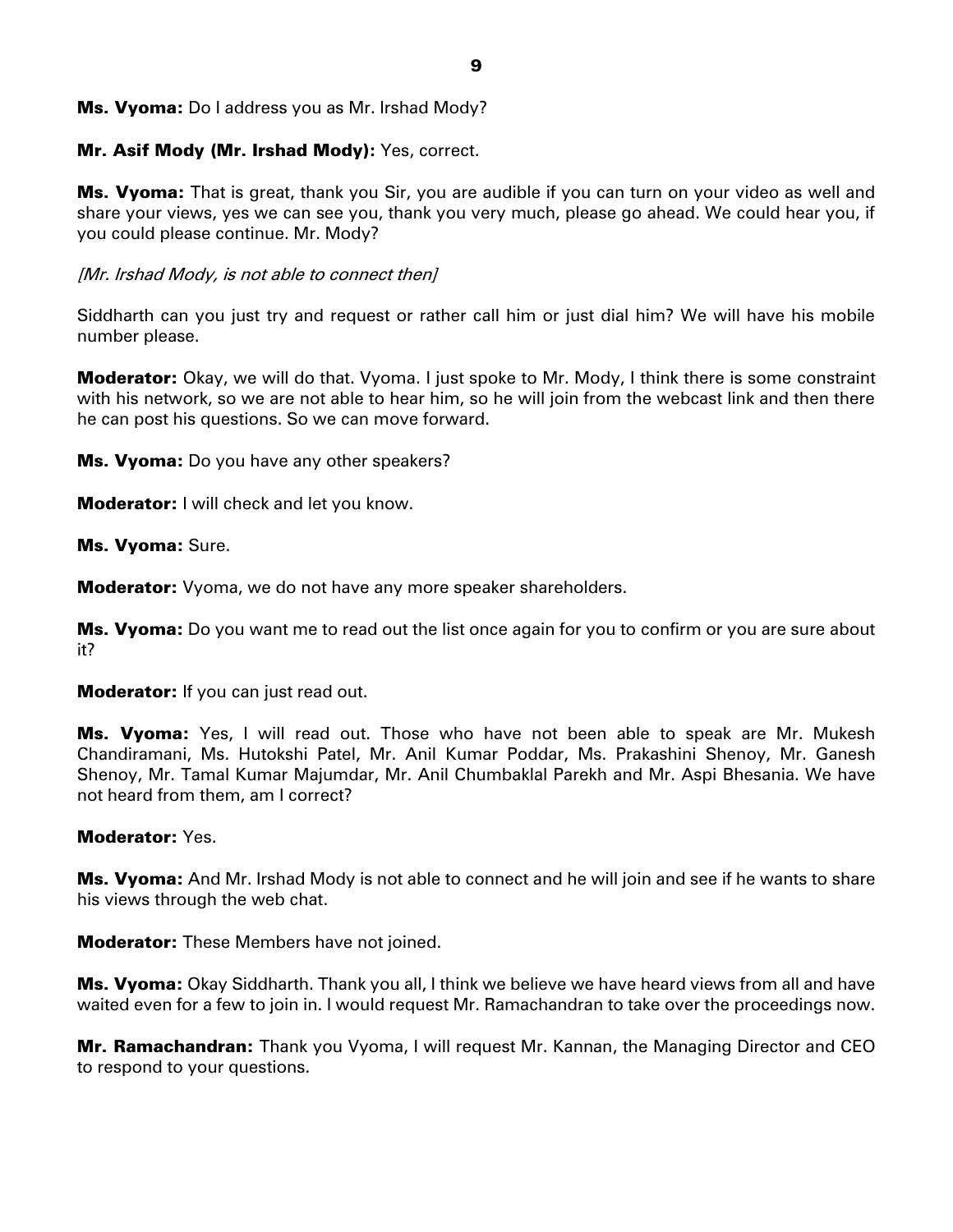**Mr. Kannan:** Thank you Chairman. Good afternoon all the shareholders and thank you for joining the Meeting today on the audio-visual platform and thank you so much for waiting patiently as we gave time for the shareholders to ask their questions. At the outset, I do hope all of you and your families are staying safe and healthy amidst this pandemic. I thank the speaker shareholders for their views as well as constructive suggestions. I also have a bunch of questions which have been posted by the shareholders on the chat platform, so I will now attempt to respond to those questions which were put up on the chat as well as voiced by the shareholders today.

So let me start off with the first speaker Ms. Lekha Shah, thank you Madam for complimenting the secretarial team specifically, thank you very much. You talked about coverage of Covid-19 death in our policies. We want to confirm to you that in all our life insurance policies, death by Covid-19 is also covered, so that should not be any concern for the policyholders. We have also communicated this extensively to the policyholders. You specifically asked about a Covid-19 specific product, we will evaluate as we go along, as you know the pandemic and related outcomes are emerging and we will keep evaluating that. You talked about the grace time being given to the policyholders. We want to tell you that as a normal feature of our policies, the policyholders have one month of grace period, so that is anyway available. Also in line with the IRDAI circular, we have also given additional grace period until May, of another month, so that the customers are not inconvenienced. As you know, on non-ULIP policies in the savings business we also extend the facility of loans, for policy holders. Thank you once again for supporting all the resolutions, we really appreciate it, we really are thankful to you for that and also thank you for your good wishes.

Mr. Vinod Agarwal, thank you Sir for complimenting again on working during the Covid-19 times. It has been a stressful environment for us all but we have made sure that we undertook operations with minimal possible interruption. You talked about the health claim being settled in time up to your expectations, thank you very much for mentioning it and complimenting us. We continue to strive hard to make sure that even in this environment we pay out the claims on time. You talked about no physical contacts taking place, how are we ensuring volumes and you also talked about persistency ratios, how they have emerged during this period. Just wanted to tell you that, thanks to our technological enablers and several initiatives over the years on digitalisation, we have been able to give several platforms to our agents so that they can move from physical handshake to what we call a virtual handshake and through that we have been able to enable operations and this is also demonstrated by the fact that our renewal premiums on a year-on-year basis have grown during this period of disruption as well.

You talked about the persistency ratio. Our persistency ratio, 13-month persistency ratio was 84.1% for June as against 85.3% for the last year. You specifically talked about Covid-19 claims. This questions was asked by a couple of other speakers also. We want to share with you that out of over 41,000 deaths reported to us across the country, we had about 132 claims so far due to Covid-19. I wanted to share that that the overall mortality experience during this period has been actually better than what we had expected. Another way to look at it is how much life insurance is under-penetrated in the country. So there is a great opportunity for your Company to promote, especially, the term life policies to the larger population of our country. You talked about the Covid-19 effect, what effect it is going to have on the business. Yes, of course, as you rightly pointed out there is a short term income pressure, however, you would note that any pandemic like this increases the need for insurance as I mentioned. So we do see a lot of enquiries from the customers for term insurance, we believe that as one of the leading players this is a great opportunity for us going forward.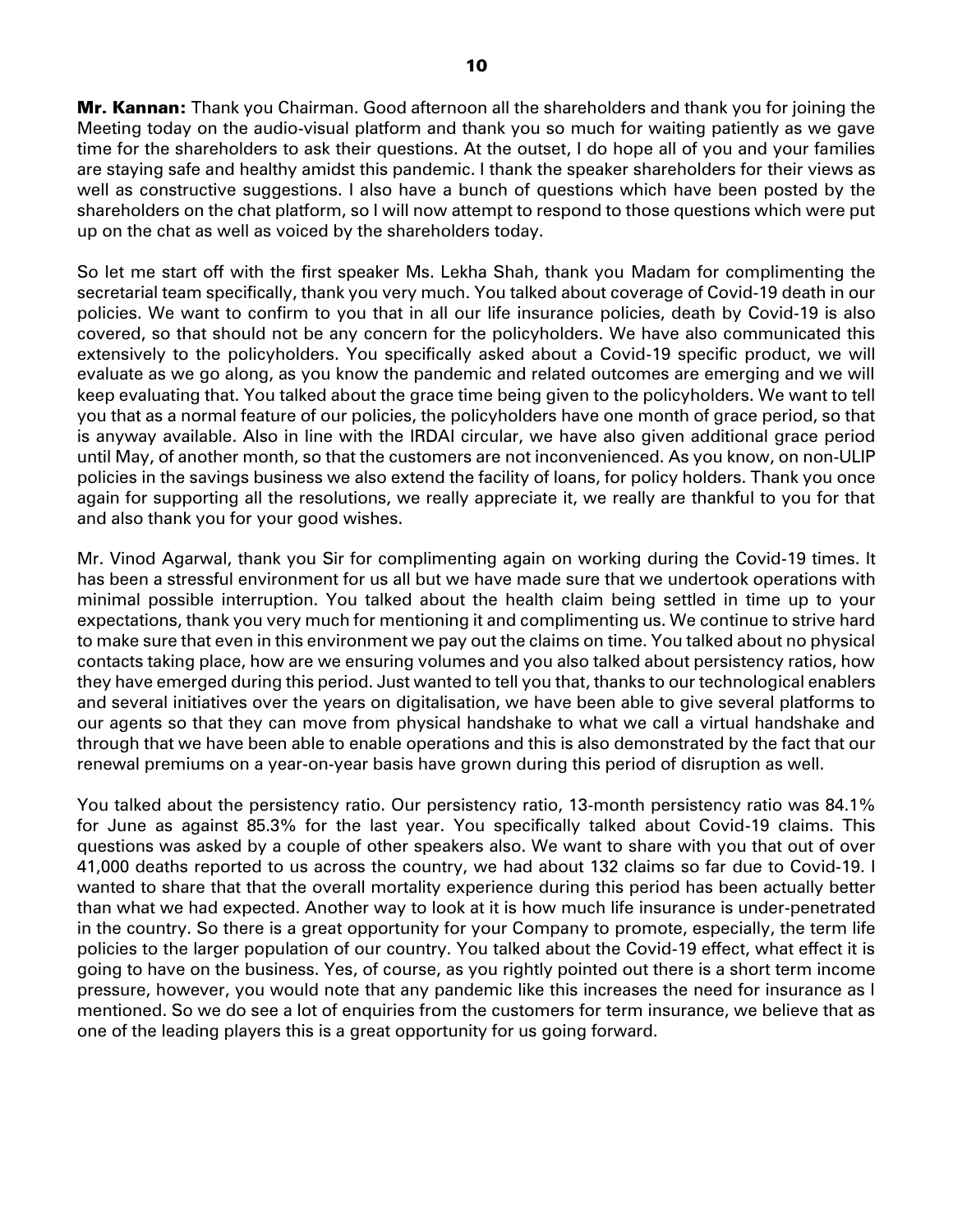Once again, I thank you for your support for all the resolutions as you mentioned and thank you for appreciating our work, including that of the annual report team, thank you for that. You have talked about the dividend specifically, you mentioned about the dividend payout and what should be the dividend ratio. As you know over the years our solvency ratio has been coming down somewhat. In a way it is desirable because we are doing more business. Given the current level of solvency, keeping in mind the huge potential for our industry, the Company has revised the dividend policy to allow dividend payout ratio of up to 30% of PAT, but I want to assure the shareholders that this 30% is also in line with most other large financial institutions of the country; in fact better than some of our peers in the life insurance industry. So that is overall the dividend policy I want to talk about but specifically as you know for the financial year FY2020 in the first half we had declared an interim dividend of 20% of PAT, that has already been paid to the shareholders. Given the current situation relating to the Covid-19 pandemic, IRDAI, our regulator, by a circular urged all the insurance companies to take a conscious call to refrain from dividend payouts from profits pertaining to the financial year. Having due regard to the circular, the Board thought it prudent to take a conscious call of not proposing any final dividend for financial year 2020. So that is what I wanted to mention in the context of the question of dividend you had asked. You asked about the solvency ratio, you enquired if 194% is good? Yes Sir, it is higher than the regulatory requirement of 150%. In fact, on June  $30<sup>th</sup>$  of the current year, we further improved the solvency ratio to 205%. So it is well above the regulatory requirement, thank you for complimenting us on that and thank you for your best wishes as well. You specifically asked about savings on account of virtual AGM. In physical AGM alone, we would have spent about  $\bar{\tau}$  44 lakhs that was the amount we spent last year. So all the arrangements, everything together for virtual AGM we could manage it within around  $\bar{\tau}$  16 lakhs, so there was a cost saving as you have correctly mentioned.

Let me talk about the questions of Mr. Santosh Kumar Saraf, thank you, my Hindi is not all that good Sir but please bear with me. Thank you for joining on the call, you had talked about the dividend policy, I have answered that right now, up to 30% of PAT is what Board has recommended. As you know, on the basis of IRDAI circular, we were not able to make the final dividend based on the Board decision but interim dividend for the year has already been declared and paid to the shareholders. Thank you for complimenting us on our awards. I agree with you that for getting awards one has to work very hard. This comment of yours motivates us and we will continue to work hard. You specifically talked about our income has come down, so how are you going to be managing the situation. I want to tell you that during this disruption, our technology platform is one of the best in the industry. We have deployed it to distributors and sales management teams, we have educated and trained them for better performance. Month-on-month for this year, if you look, our income has increased. We are also educating the distributors as well. The Company has also been focusing on diversifying the product mix, for example if loss is happening in market linked products like ULIP, we are diversifying our product mix to non-linked products also. We are also using this time to tie-up with lot of partners. One such partnership we have done during the current year is IDFC First Bank. On the income side, again, I talked about the product mix, we will continue our efforts to grow across all the products and finally one thought I want to leave with you is that while April was a big reduction, compared to April, May was better, compared to May, June was better and compared to June, July was better. So we are taking a lot of heart in terms of the sequential momentum that we are seeing in our business. You had also talked about the salary cut. I wanted to tell you in this context that, on the frontline and junior level employees, we have given a nominal increase of salary, considering their level of salaries and considering the level of inflation, the Board had decided that we should be giving some increment for the frontline employees which covers a larger base of employees. However, when it came to senior management and top management, no increases are being proposed. In fact, at the management committee level and at my level, we have decided to contribute one month of our salary to PM Cares. You had talked about women employees, I just wanted to tell you that on the whole we have 26% of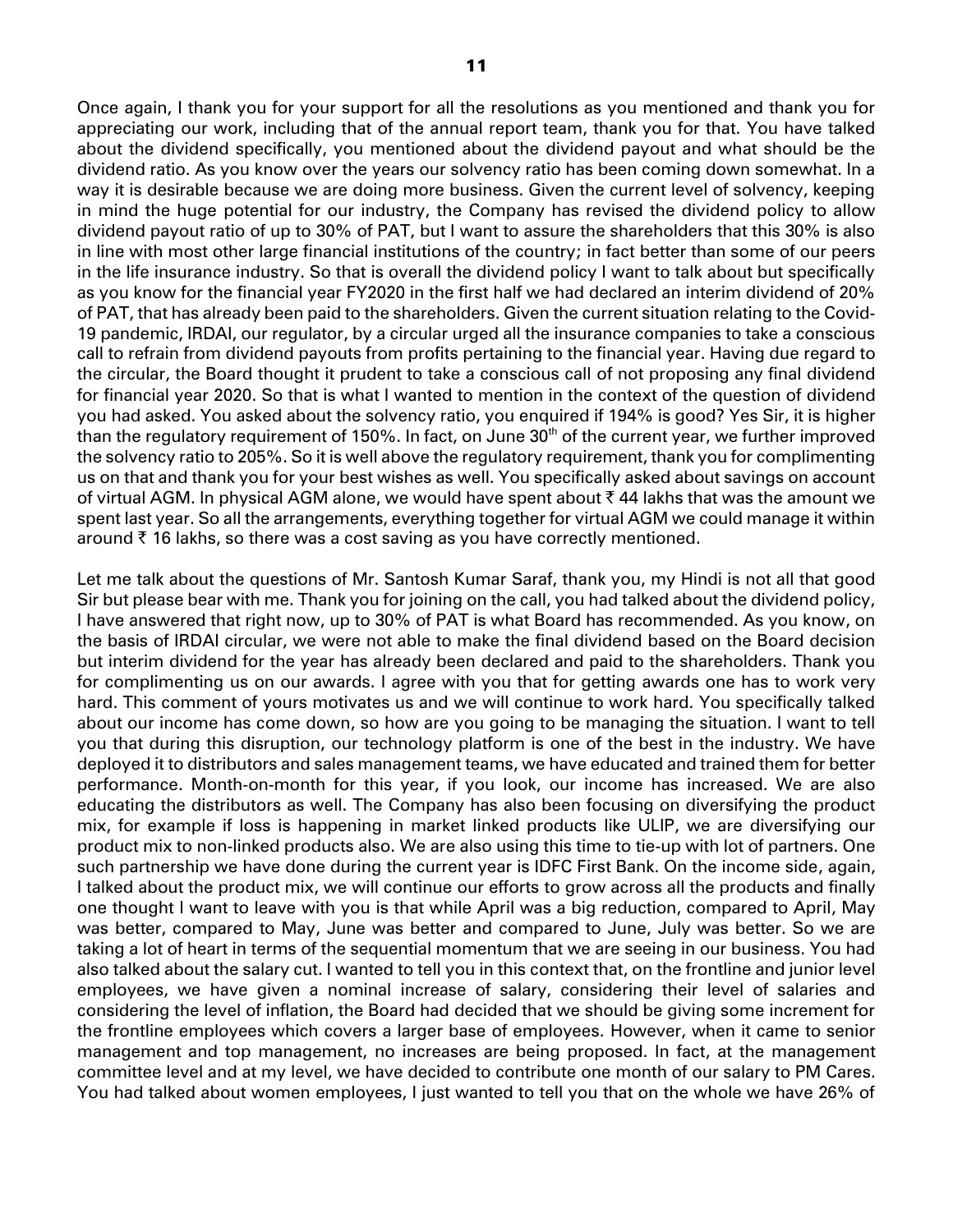our employees as women employees out of the workforce of about 14,000 people. We do believe that diversity is very important. We are an equal opportunity employer, we pride in saying that we have policies that help across the segments of our employee base. We will continue to focus on diversity, we will continue to focus on being an equal opportunity employer. You talked about the disability related employee recruitment, thank you for your suggestion, we will seriously explore it. Thank you once again for attending and spending so much of time with us.

Let me now move on to Mr. Yusuf Rangwala. Thank you Sir for complimenting on our balance sheet. You talked about the dividend, as I mentioned earlier we have given an interim dividend and I shared details about non-declaration of final dividend. You talked about automobile insurance, yes that is being done by ICICI Lombard, within ICICI Group. We focus on life insurance. Thank you for complimenting all the group companies and thank you so much for your wishes.

I am sorry, the other shareholders who had given their names could not really join because of technology constraints but we got lot of questions on the chat, so we believe we would have been able to hear the larger set of shareholders.

One question has come from Mr. Vimal Jain, who has asked if our Company considers any type of rebate be given to shareholders who would get his or her life insured by our Company. Sir, I would like to attract your attention to Section 41(1) of the Insurance Act, which specifically says that no person shall allow or offer to allow either directly or indirectly any rebate of the whole or part of the commission payable or any rebate of the premium shown on the policy except in such cases as may be allowed and approved by the regulator. We do offer discount to customers in some of the products as per the approvals obtained from IRDAI as a part of our product filing. We offer discounts like loyalty discount/online discount under different plans. We offer online discounts to pass on the benefits of cost savings. We would urge the shareholders to use the online platform to avail products, to be able to get benefit of cost savings. As regards a group policy, for shareholders the difficulty we have is that it is almost impossible to track the ever-changing pool of the shareholders and it may not be practically feasible.

Coming to Ms. Deepa Singhal, the question you have asked is what has been the total claims paid on account of mortality due to Covid-19. As I mentioned earlier, we received claims on 132 lives and our mortality experience continues to be better than our expectation. There is a question from Mr. Ujjawal Goyal, in Covid-19 whether there were changes in remuneration of Directors, and whether the Company has reduced or increased. Madam, the fixed remuneration has remained same as last year for the senior and top management and as I said separately we have donated at a very senior level one month of gross salary to PM Cares.

There is a question from Mr. Ravi Kulkarni about how management is seeing the next three to five years in terms of business, could you share management projection, growth and number, what is your thoughts on the competition. It is a very competitive industry, there are 24 players, large amount of players and significant competition but we have articulated our objective to double the financial year 2019 VNB, that is Value of New Business, which is value metric, by financial year 2023 while ensuring that the customer is at the core of everything we do as you saw from the video as well today. For premium and protection growth we will continue to work on diversifying our product mix through a combination of distribution buildup as well as our product propositions. On the partnership distribution, we will focus on tying up with more and more partners so that we can deepen the penetration in the country. On persistency, we will continue to take various steps across employees, customers as well as distributors to improve it further and finally we would continue to focus on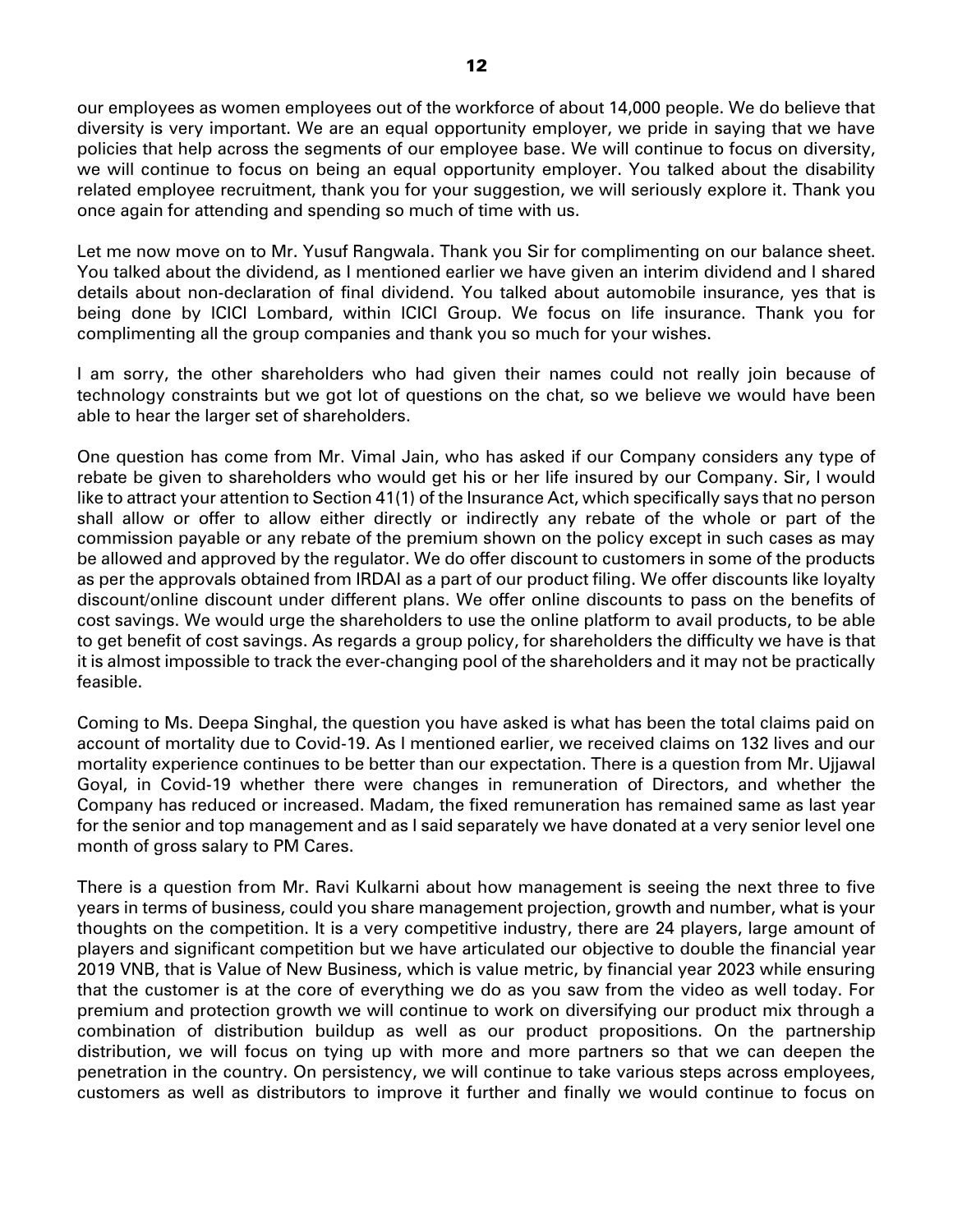productivity to leverage technology for process reengineering. So through these 4Ps, we do believe that we should pursue the path of doubling our financial year 2019 VNB by financial year 2023 while ensuring that our customer is at the core of everything we do.

There is a question from Mr. Sagar, the question is, that how much percentage of sales comes from digital channels. We do have a direct end-to-end online digital channel, however if you look at the entire end-to-end digital channel the top line, the proportion of that as our top line would be about couple of percentage points, it is small but we do have another direct channel in terms of half digital and half assisted and on that channel we do – about 12% of our top line comes from that channel.

The next question is from Mr. Rupesh Kumar that actually this is not a pandemic but a normal flu virus, so why all your staff is not working regularly and are not solving any problem, I am trying to contact so many times but no one is available. Sir, I apologize to you that you have not been able to contact us. I will have someone contact you, you have given the number also, we will do that but we want to tell you that currently 450 to 470 offices out of about 510 offices that we have are being opened on a daily basis, compared to about 25 to 30 offices which we had opened at the start of the pandemic. On an average on a given day about 3,000 employees have been put on roster on a daily basis. But I am sure you will appreciate that as a responsible management, we should also look at the employee safety, distributor safety and customer safety. So we have taken all measures to make sure that whoever is coming to our office, whoever is being contacted by our staff stays safe during our interactions; that is why we have offered several digital channels such as call center, website, email, etc. So, I would say that while there will be challenges given the kind of disruption we have seen around, we have made sure that we service our customers and shareholders through our digital channel, and that will really continue.

There is a question from Ms. Pramila Sharma saying that image of ICICI Bank has suffered in the last couple of years, does management think that there is any rub off effect of ICICI Prudential. Madam, I wanted to mention to you that ICICI Group is a very strong group and thus a very strong brand. We, as a Company and again on the other shareholder we have Prudential who is also a very strong global brand. I want to assure you that we have benefited immensely from the brand of ICICI as well as Prudential and specifically ICICI is also one of our large distributors. Our feeling is that brand image has been enhanced and I would assure you that there should not be any concern regarding the brand. ICICI is a strong brand and we have leveraged a lot in terms of our business to our Company as well.

Next question is from Ms. Veena Agrawal on chat. We senior citizens invest our tax paid money for some income, when you donate so much of money how does it affect the dividend. Madam, I just wanted to assure you that we do make donations, which have been laid out at the video as well, from the 2% CSR requirement which is a statutory requirement, we try and meet that requirement by donating for our CSR activities. So there should not be any concern of that going and reducing the dividend. As I said the dividend issue is a separate issue, which I talked about earlier, but on the CSR the money which is available we make sure that we spend it for the best of causes possible so that the impact is seen and measured on the ground.

There is a question from Mr. Ramesh Vittal Shetty. I do not have any question but a suggestion, this question-answer session is very poorly managed video conference, kindly manage better because it destroys your reputation. I can see esteemed Members waiting helplessly. Mr. Ramesh Shetty from Dubai, sorry Mr. Shetty you had to wait. We do take the feedback but we will try to improve. However, I just wanted to underscore that how this meeting happens also depends on connections of Members who are connecting from various places. We have seen the signal here around us as well as our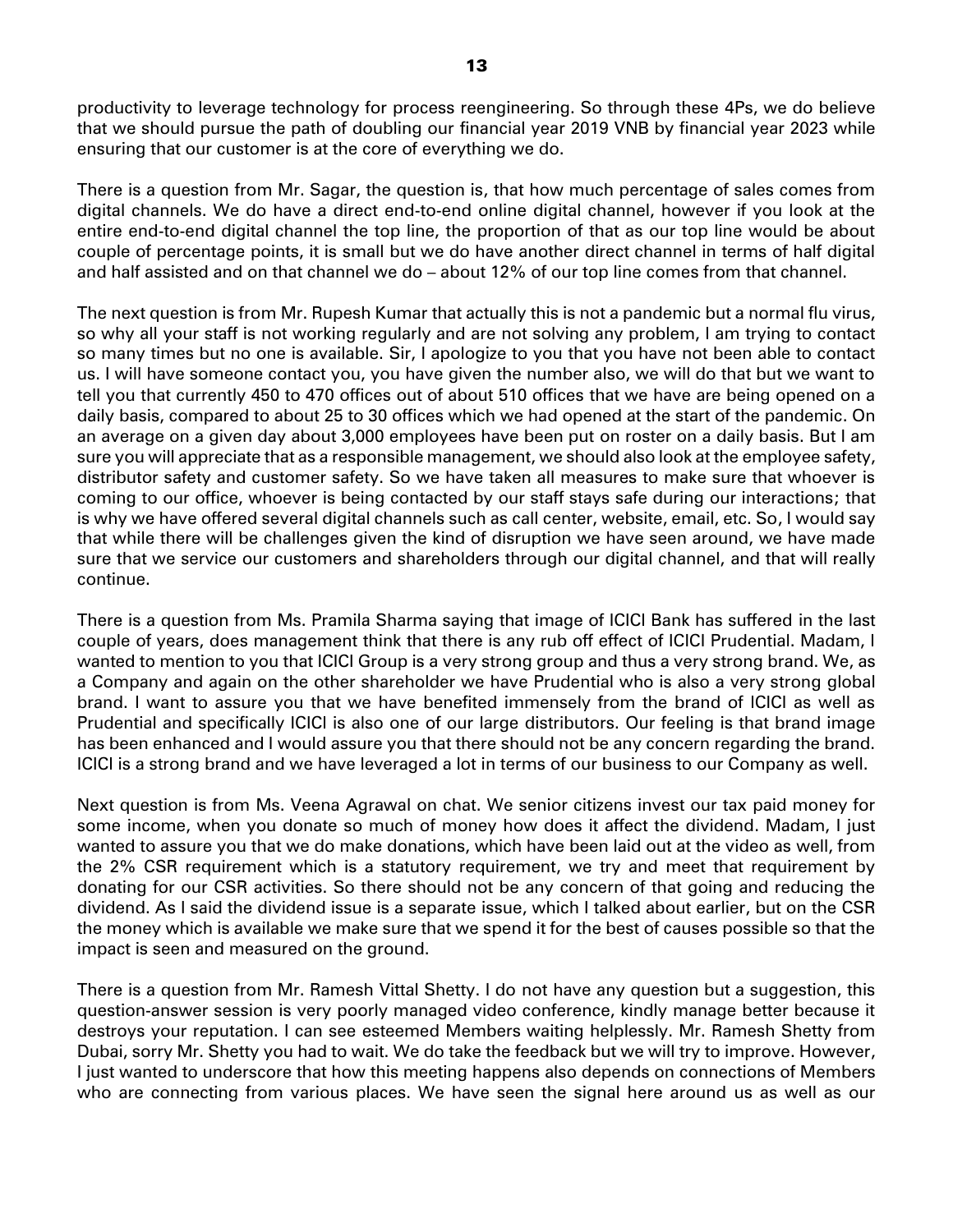Directors who are participating it seems to be quite good. We also have given enough time, I am sorry you had to wait, I am sorry some of the other shareholders had to wait but I am glad that several shareholders have been able to access through the chat mode and I have been able to answer some of those questions but we take the feedback, we will look for improvement going forward.

Mr. Irshad Mody, since we could not hear him as the connection was not good, he has sent it through the chat mode. The first question he has is on the impact in the first quarter. I have already talked about it, that we have taken several steps including technology enabled distribution and customer service. Thanks to that we are seeing a sequential momentum. As I said from April to May, May to June, June to July the first year premium incomes have improved. While it will take some time for a year on year improvement that is still a decline, we have taken several steps, so that is the impact but the impact is also that there is a huge sort of an interest in buying protection policies. There has been some impact in terms of not being able to issue all the policies because of the medical tests have got somewhat disrupted physically. However, we do see a great opportunity for protection going forward. Any specific CSR in the last three months is the question you have asked. As the video explained, we have, as a Company given  $\bar{\tau}$  10 crores of money to PM Cares in the last three months and, I talked about the employee contribution earlier in my question to salary for this year and we have contributed together ₹ 2.7 crores to PM Cares. We thought that this is the time to really make a contribution to the evolving situation.

You talked about use of technology in work from home. We have done extensive work from home. I wanted to assure you that within a couple of days of the initial lockdown being announced, we have been able work from home, seamlessly; and employees have been working from home. For example, in the case of Mumbai, about 95% of the employees have been working from home. We have not seen big disruption in terms of being able to do our responsibilities during this period. To answer your question, technologically, we have to be very focused on cyber security, which our teams have also really focused on. You talked about the four year road map as your fourth question, I want to tell you that the four year growth map is pretty much what I mentioned earlier, of trying to double our VNB of 2019 financial year over this period. So this would mean that we will have to grow broadly from that time onwards at a growth rate of about 19-25%. So that growth rate is what we are assuming in terms of our ability to achieve. We will have to still go and execute it, however that is our broad road map and that will be driven by the 4Ps of Premium Growth, Protection Growth, Productivity Improvement and Persistency Improvement.

I hope that I have answered the queries to the satisfaction of the shareholders who have physically spoken as well as people who have put their questions on the chat. I believe that I have answered the queries to the best of my abilities and I would once again request all the shareholders to please take care and stay safe. I now request our Chairman, Mr. Ramachandran, to take over the proceedings, thank you very much.

Mr. Ramachandran: Thank you Kannan. I thank you for your efforts and for sharing your views. I trust that your questions have now been answered. This concludes the formal business of the Meeting and I thank you and declare the Meeting as closed. I request the Members who have not cast their votes through remote e-voting, to do so by availing the e-voting system which is available for 30 minutes from now.

Further I authorize the Chief Financial Officer of the Company or the Company Secretary to declare the results of the remote e-voting as soon as the electronic voting is done at the AGM today. The results will be announced within 48 hours to the stock exchanges as well as disseminated on the website of